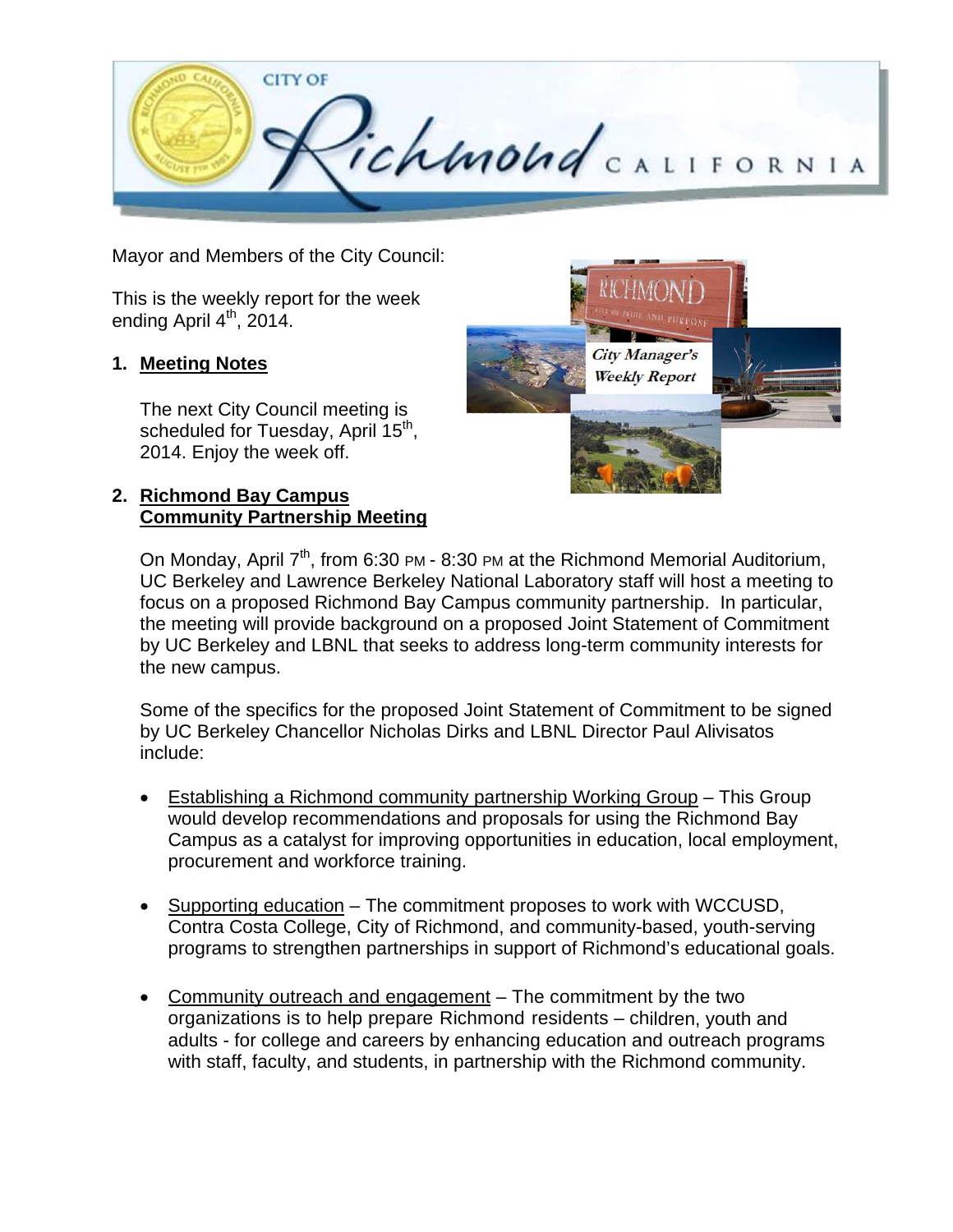- Supporting workforce development The proposed letter commits to cooperating and collaborating with existing workforce training organizations, community colleges, and the City of Richmond to support training that will allow Richmond residents to meet the ongoing and future employment needs of LBNL and UC Berkeley.
- Supporting local hiring and procurement The stated commitment is to provide economic opportunities to Richmond residents by taking affirmative steps to address local hiring and procurement. These steps include setting and maintaining a voluntary hire goal; requiring third party developers to pay prevailing wage for construction contracts; working with the City of Richmond Department of Employment & Training to access contact and work-readiness information for qualified Richmond trades workers and apprentices; assisting Richmond residents to respond effectively to opportunities at the main campuses and at the proposed Richmond Bay Campus; meeting with community organizations in Richmond to develop strategies that assist women, minority, and veteran-owned small businesses to respond effectively to currently available contract opportunities; and to develop best practices for proactive outreach and marketing of procurement and employment opportunities for Richmond residents.

In this short summary report, it is difficult to capture and describe the scope, breadth, and spirit of this proposed "Joint Statement of Commitment," which, although not lengthy (4 pages), contains much more detail than I have reported here. I view it as very well-crafted in describing the needs of the Richmond community, the existing assets upon which new opportunities can be built, and the resolve for strengthening the partnerships among UC Berkeley, LBNL, and Richmond. I am looking forward to the meeting this Monday evening from 6:30 - 8:30 PM at the Richmond Memorial Auditorium to hear comments.

#### **3. Chevron Refinery Modernization Project Draft EIR Available for Public Review – Public Comment Hearing on April 17th**

On Tuesday, March 18, 2014, the City of Richmond Planning Division released the Draft Environmental Impact Report (DEIR) for the Chevron Refinery Modernization Project (Modernization Project or Project). The DEIR, which is required under the California Environmental Quality Act (CEQA) evaluates the environmental impacts associated with the Project, analyzes alternatives and identifies mitigation measures to avoid significant environmental effects. Release of the DEIR opens a 45-day comment period that closes at 5:00 PM on May 2, 2014.

To assist in the review of the DEIR, the City hosted a study session and two public workshops this past week. A study session to introduce the Modernization Project and provide an overview of the Draft EIR was held at the Planning Commission meeting held this past Thursday, and two separate workshops with technical experts were held this past Wednesday.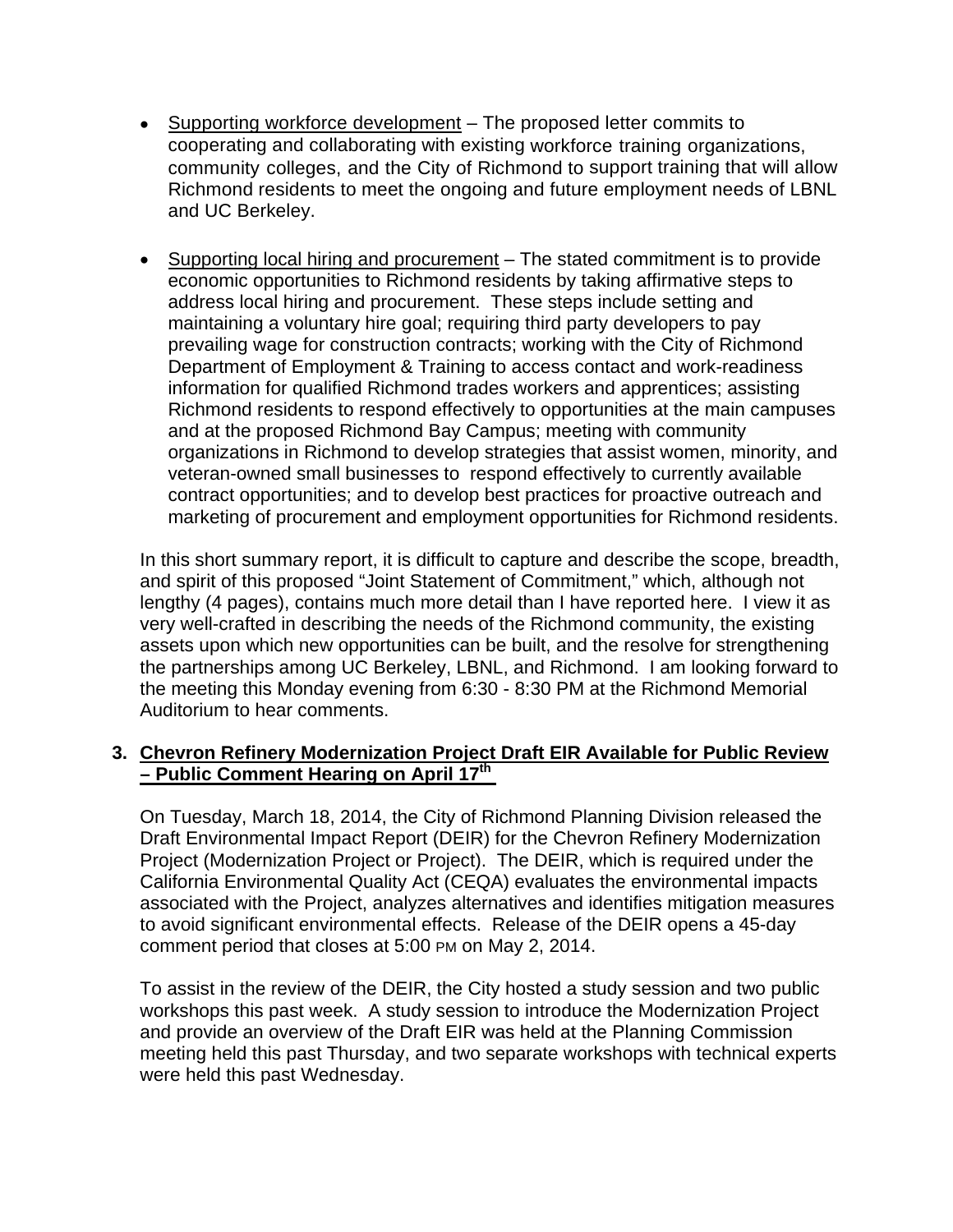A public hearing to receive comments on the Draft EIR will be held at the Planning Commission meeting held on April  $17<sup>th</sup>$  at 6:30 PM at the Richmond Council Chambers, 440 Civic Center Plaza.

Comments on the Draft EIR, sent in writing, must be received by 5:00 PM on May 2, 2014, at the following address:

Lina Velasco City of Richmond Planning Division 450 Civic Center Plaza P.O. Box 4046 Richmond, CA 94804

A copy of the Draft EIR is available for review online at http://chevronmodernization.com/. Copies are also available for review at the following locations:

- Richmond Public Library Main Branch, 325 Civic Center Plaza, Richmond, CA, 94804
- Richmond Public Library Bayview Branch, 5100 Hartnett Avenue, Richmond, CA, 94804
- City of Richmond, Planning and Building Services Department, City Hall, 450 Civic Center Plaza, Richmond, CA, 94804

## **4. The City of Richmond and Richmond Community Foundation will Celebrate Volunteers**

In celebration of National Volunteer Week, April 6 – 12, 2014, the City of Richmond's impact volunteering program, Richmond ESC – Excellence Serving our Community, the Offices of Mayor Gayle McLaughlin and City Manager Bill Lindsay, and the Richmond Community Foundation are rolling out the red carpet to celebrate Richmond volunteers at the Annual City-wide Volunteer Recognition and Awards Ceremony. The celebration will take place next Thursday, April 10<sup>th</sup> at 4:00 PM, at the Richmond Memorial Auditorium, 403 Civic Center Plaza.

In addition to celebrating community volunteers, Distinguished and Meritorious Volunteer Service Awards will be presented to individuals and/or organizations for their outstanding service in our community in the following areas of Public Safety, Beautification, Education, Health and Wellness, the Arts, and overall Excellence in Community Service.

Additionally, nonprofit partners are invited to table at the event to share information regarding their organization and volunteer opportunities. Organizations interested in having a table or if you have questions, please contact Janice Featherstone at (510) 620-5503 or janice\_featherstone@ci.richmond.ca.us.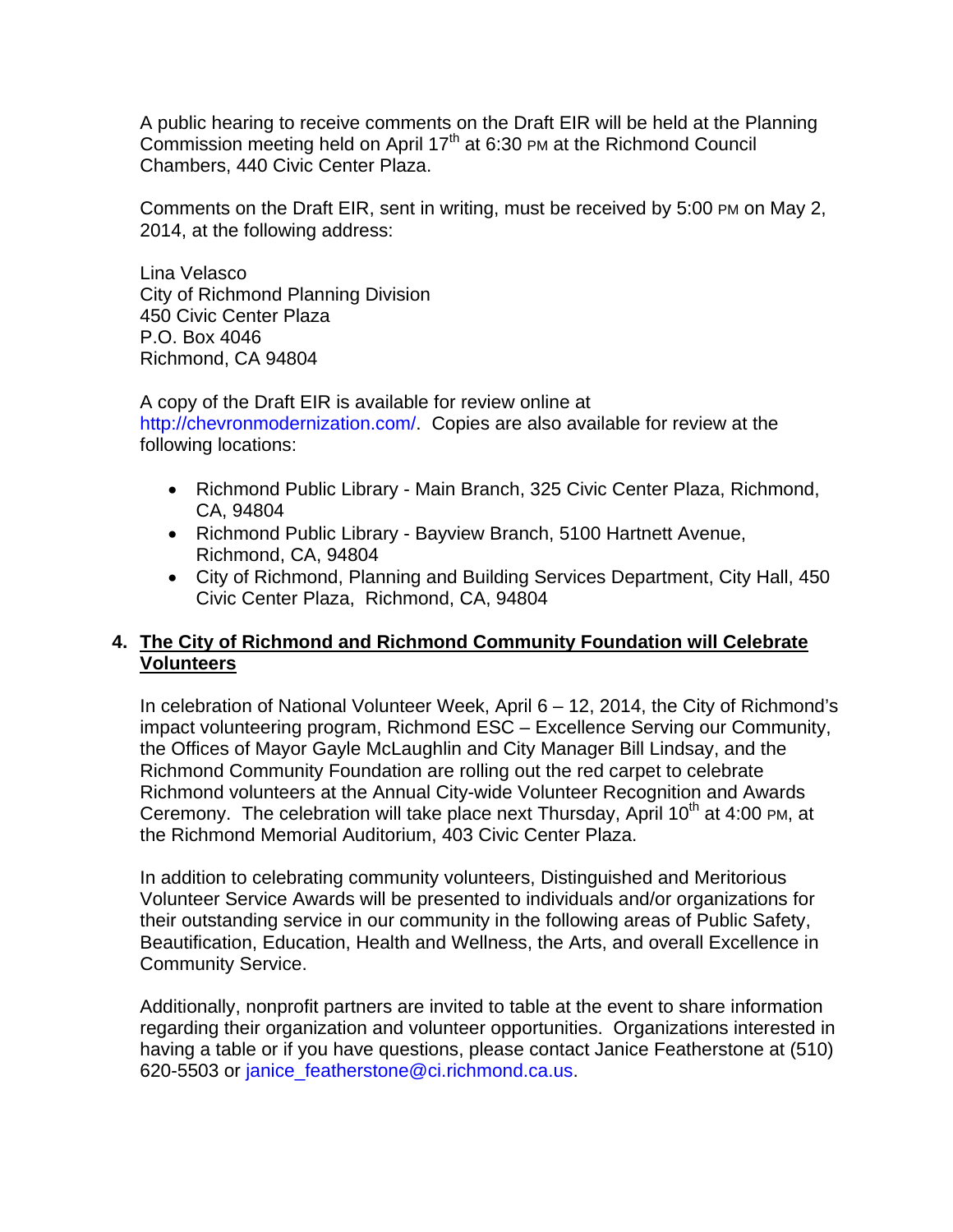

# **5. Free Fruit Trees, Seed Packets and Vegetable Starts**

Are you interested in growing healthy and organic fruit and vegetables? Self-Sustaining Communities and Barry Dugar will distribute free fruit trees, seed packets, and vegetable starts on **Saturday, April 5th, from 10:00 AM until all gone**, on the Richmond Greenway, at Harbour Way (between Chanslor and Ohio Avenues). Preference will be given to low income residents.

Burchell Nursery, which is donating the trees, will be on hand to advise about property planting and care of fruit trees. The vegetable starts and seed packets are donated by Annie's Annuals and Cornucopia Seeds, respectfully.

For additional information, please contact linda@self-sustaincommunities.org or Barry Dugar at (707) 774-9715.

## **6. Livie & Luca Choose Parchester for Park Project in 2014**

Livie & Luca is a Bay Area children's shoe company committed to social responsibility, sustainability and spreading joy! They donate 10 % of their online sales to charity. Last year, Livie and Luca were introduced to the City of Richmond through KaBOOM! and funded the Belding-Garcia Park Project. There were several criteria that were very important to Livie & Luca for the park rebuild which included: the playground must be accessible to and provide sensory input for all children, including those with disabilities; it must promote health and wellness; it must be sustainable in the broadest sense; and, its components must be as natural as possible.

After experiencing the successful 2013 Belding-Garcia Park build day, Livie & Luca decided to continue their work in Richmond. This past month, Pogo Park and City staff had the opportunity to escort Mitzi Rivas from Livie & Luca around Richmond to decide on a project for 2014. After considering the options, Livie & Luca selected Parchester Park as their site of choice to transform into a magical play and gathering space and has graciously donated funding for this project!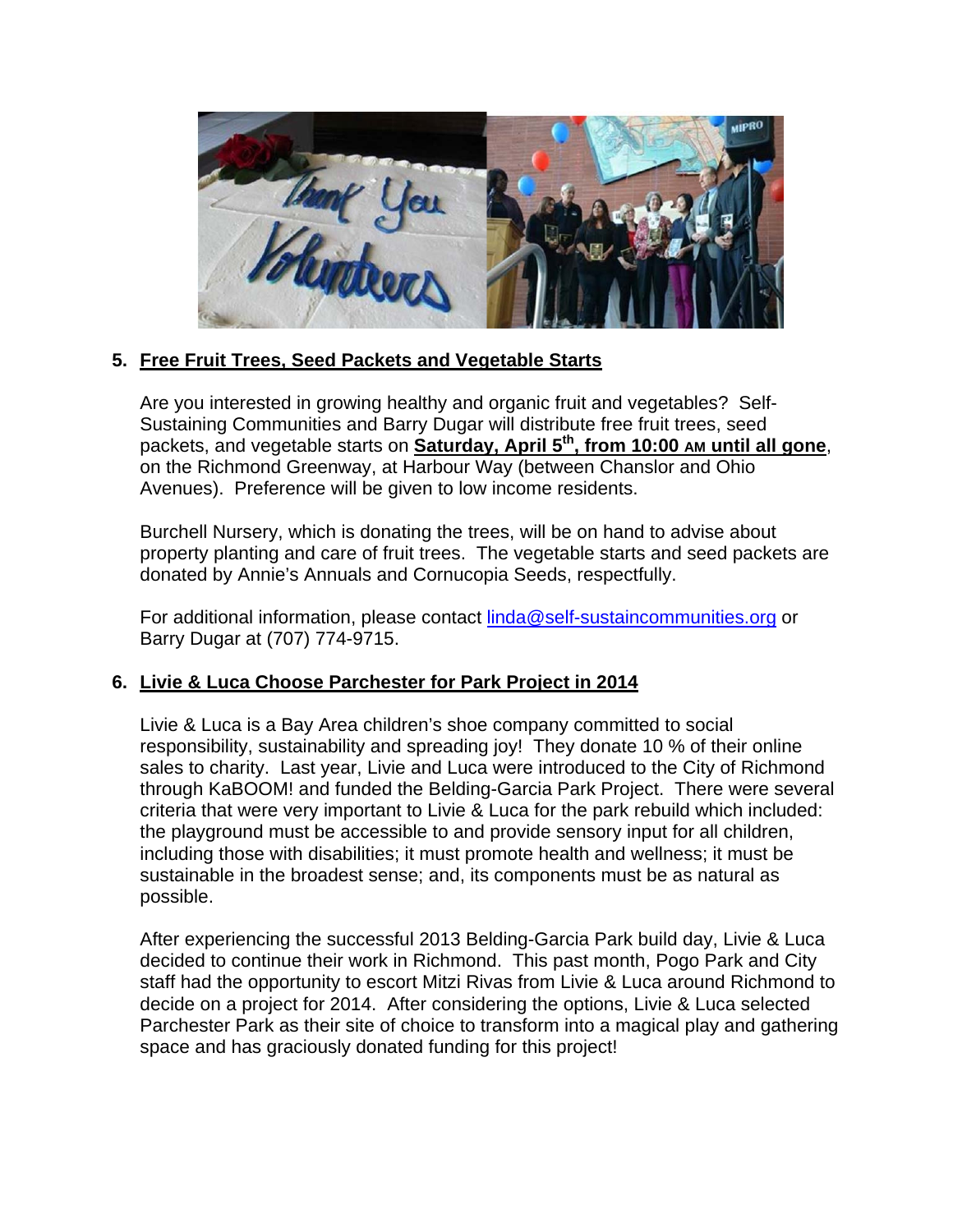We have now asked the team that supported the Belding-Garcia Park Project to support the 2014 Parchester project. We learned a great deal from working together to transform the Belding-Garcia Park Project last year and know that this same team (with even more members?) will bring their energy to the Parchester community!!

Be on the look-out for updates and how YOU can be involved in this magical process. For more information about the Parchester Park project, please contact Alicia Nightengale at (510) 620-5460 or at Alicia\_nightengale@ci.richmond.ca.us.



Existing play structure at Parchester

## **7. "Richmond ESC at Berkeley" receives the UC Berkeley Chancellor's Award for Civic Engagement**

In January 2014, Richmond ESC - Excellence Serving our Community, the City of Richmond's high impact volunteer program, officially established a student organization on UC Berkeley's campus. The partnership began with two UC Berkeley students and City of Richmond interns who saw the opportunity to further the work of Richmond ESC through a partnership with UC Berkeley.

Joshua Tovar, intern at the City Council Office and Jantsan Damdinsuren, intern and liaison for the Human Rights and Human Relations Commission, have the passion to make Richmond a better place. In collaboration with Richmond ESC, they envisioned and successfully implemented "Richmond ESC at Berkeley", a student club that connects CAL students to opportunities for positive volunteer engagement in the Richmond community. The club's focus this year has been on supporting students at Richmond High School in creating a service project that addresses an issue that students care about.

The service learning project, led by three Law Academy teachers, has three phases, beginning with students using research methods to identify an issue and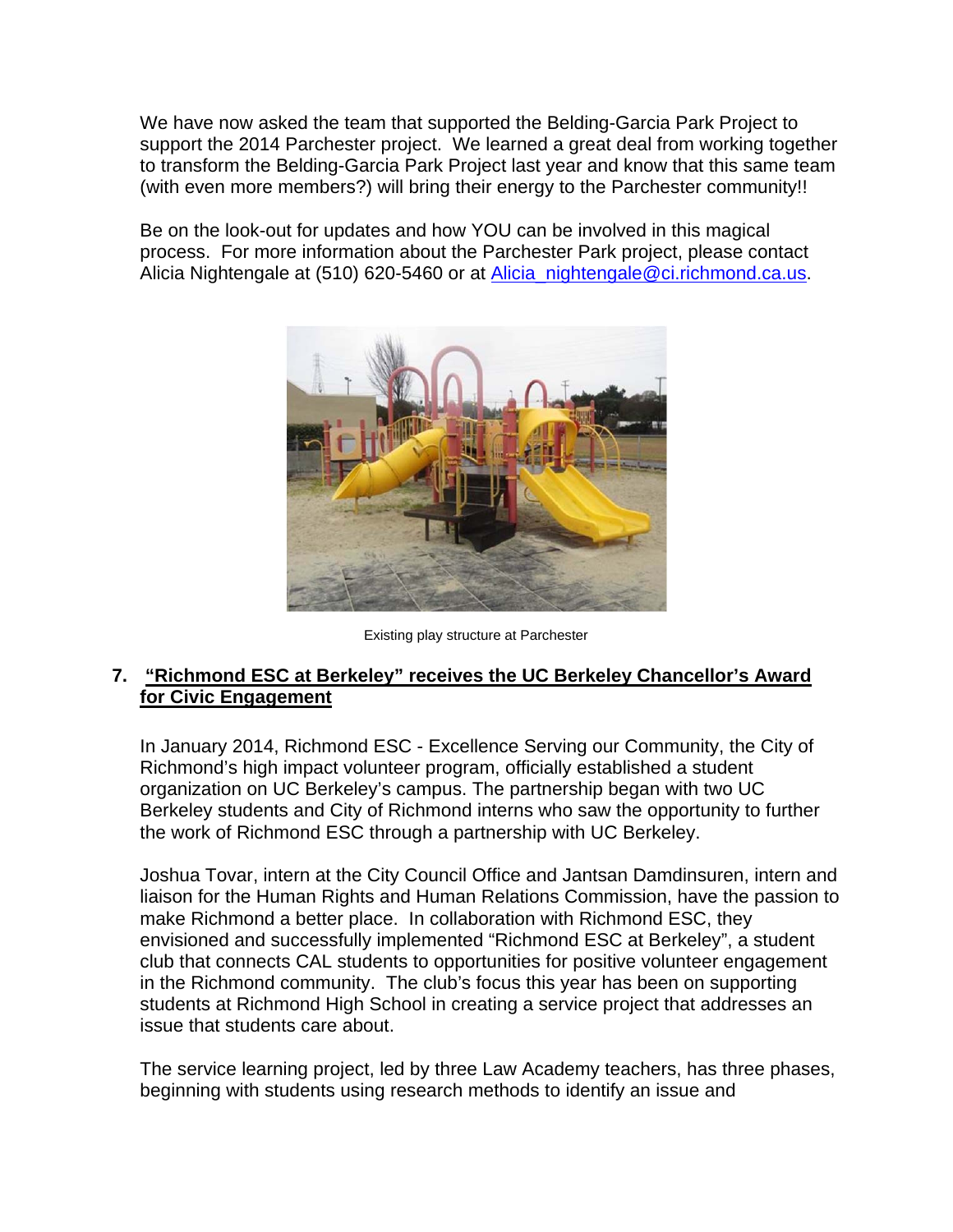organization they care about, followed by a written essay and a Power Point presentation to persuade classroom peers that their organization should be supported. The two participating classrooms will then use parliamentary procedure to make a decision on an organization and issue to support and will complete a service action to address the issue. Jantsan and Gina Saechao, a Richmond High alumna and current UC Berkeley student, have worked with up to sixty students weekly in providing one-on-one support on this project.

The club's dedication to supporting Richmond students has not gone unnoticed. Each year, UC Berkeley's Chancellor recognizes students, staff, faculty, and community partnerships that embody UC Berkeley's proud tradition of public service and commitment to improving our local and global community. Out of the hundreds of student organizations on campus, only one is selected and given the "Civic Engagement" award. This year, we are happy to announce that Chancellor Nicholas B. Dirks will honor the Richmond ESC club with the Civic Engagement Award. For more information regarding the program, please contact Bertha Romo at (510) 620-5535.



## **8. LEAP Learners and Graduates Tell Their Story – Thank you KCRT!**

As LEAP gears up to celebrate 30 years of service on September 21 $^{\text{st}}$ , a new KCRT video provides viewers with an excellent overview of the city's adult literacy program. KCRT is now airing the 15 minute video featuring LEAP graduates and learners. Many thanks to Brian Bland, Johnny Hill and Bert Young of KCRT for their creative energy and resources. Below is a link KCRT YouTube site. You may also access this video through the LEAP Face Book page (please "like" us!). The video features adults from LEAP's ESL program as well as the adult literacy and GED preparation programs.

If you know someone who needs a GED to obtain either their goals for college or career, please send them this link.

#### **9. Officer Bradley A. Moody Memorial Underpass Project Update**

The Bradley A. Moody Memorial Underpass Project involves the construction of a roadway underpass on Marina Bay Parkway between Meeker Avenue and Regatta Boulevard, and is intended to resolve long-standing access limitations to the Marina Bay area caused by frequent train crossings. In early September 2013, Marina Bay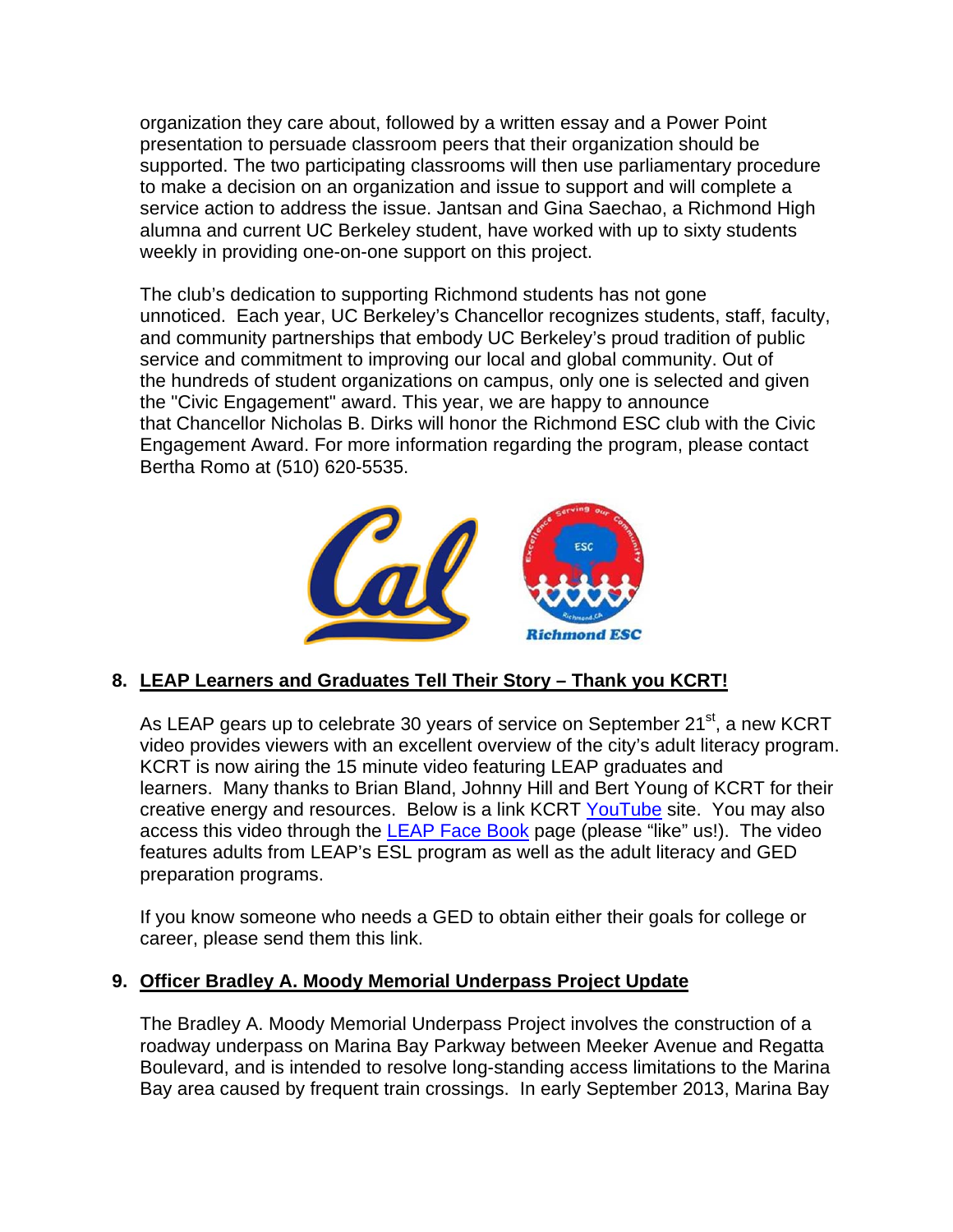Parkway was closed to traffic. This closure is planned to remain in place for 18-20 months.

As noted in prior reports, placement of drilled tie-backs and associated excavation work was suspended due to delays of AT&T-performed utility relocation. Additionally, these activities cannot occur during days with significant precipitation. On March 28<sup>th</sup>, AT&T reached an interim milestone that allowed roadway excavation to re-start for a portion of the site. Approximately 1,000 yards were removed on March 31<sup>st</sup> before this operation was suspended due to rain.

Full completion of AT&T work is required before a full re-start of critical path work (roadway excavation and tieback placement). Staff will continue to request that AT&T accelerate its work and provide accurate completion dates. The City Attorney and Public Utilities Commission staff are also aware of and monitoring the situation, with a focus on ensuring that AT&T completes their work as soon as possible. AT&T is now scheduled to be complete on April 11<sup>th</sup>.

In the meantime, shoring installation for a new storm drain manhole located near the tracks is ongoing. Construction of this manhole will eventually entail a 32' deep excavation, which poses a work coordination and scheduling challenge. In order to efficiently construct this manhole, and to test the feasibility of using longer work shifts to recoup the AT&T delay, community members can expect work to continue to 9:00 PM at this manhole on specific days in the coming weeks. Additional details will be provided as the work sequence is developed. Additionally, restoration of the Department of Public Health campus will continue through the month of April.

The community can expect activity at the site to increase noticeably during the second half of the week of April  $7<sup>th</sup>$  (provided AT&T maintains their current schedule) in preparation for a full restart of work on April  $14<sup>th</sup>$ . After that time, the full impact of the AT&T delays can be assessed, methods to mitigate the delay evaluated, and a revised schedule developed.

For additional information and to be added to the project update contact list, please see the project website at www.moodyup.com. You can also follow the project on twitter: @moodyunderpass, or contact the project's public outreach coordinator Jacqueline Majors at (925) 949-6196.

#### **10. Recognized Partnership Quarterly Meeting**

City staff has been working to expand the recreation program opportunities available to the Richmond community by actively seeking out and formalizing partnerships with non-profit service providers by entering into partnership agreements. When an organization meets all of the City's requirements, they are given the status of a Recognized Partner. Recognized Partners provide quality, expert recreational or service opportunities to Richmond residents. As part of the partnership arrangements, the City provides support in the form of safety training, health and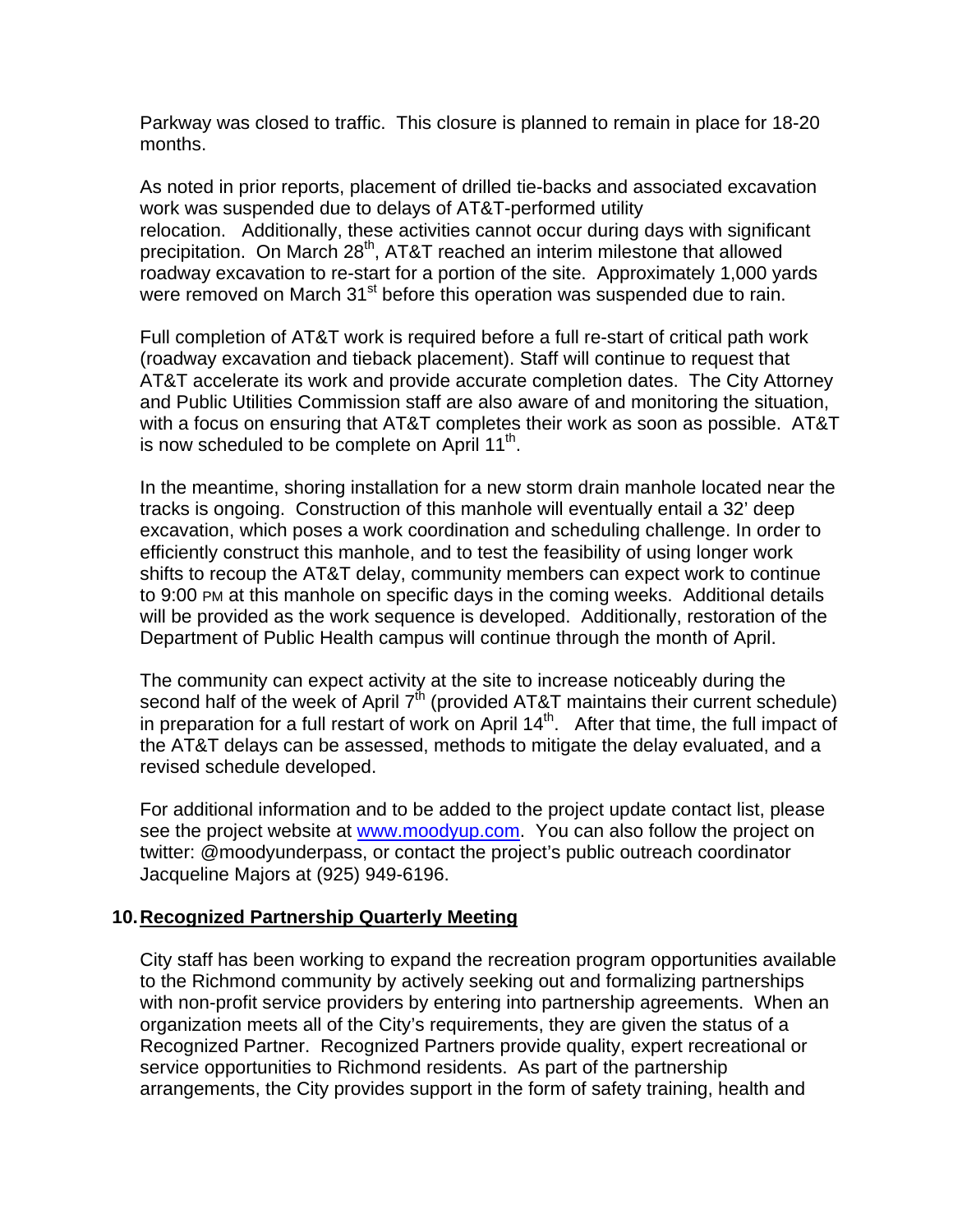wellness training, program promotion using the City's various media outlets, and use of City facilities to conduct programs and services.

This quarter, partners were shown how to complete quarterly reports, and how to conduct program evaluations using the tool provided by the City of Richmond. Partners were asked to write down the two areas of support that are needed most in their organization on a "life-ring." Lastly, each partner left with a tool provided by the City of Richmond to compete in the quarterly challenge.

For more information about the City's Partnership Program, please contact Alicia Nightengale at (510) 620-5460 or at Alicia\_nightengale@ci.richmond.ca.us.



The Green Team: Boys & Girls Club of El Sorbrante, Weigh of Life, CAP Hilltop, and Girls Inc. are showing their sample of their quarterly reports.



The Yellow Team: CAP Hilltop, Athletic Youth Mentors Program, YES, Heritage Riders Horsemen's Association, and LIFT-Levantate are the winners of collecting the most partnership coins!



The Blue Team: Pogo Park, Boys & Girls Club of El Sobrante, Heritage Riders Horsemen's Association, and LIFT-Levantate are showing their sample of their quarterly reports.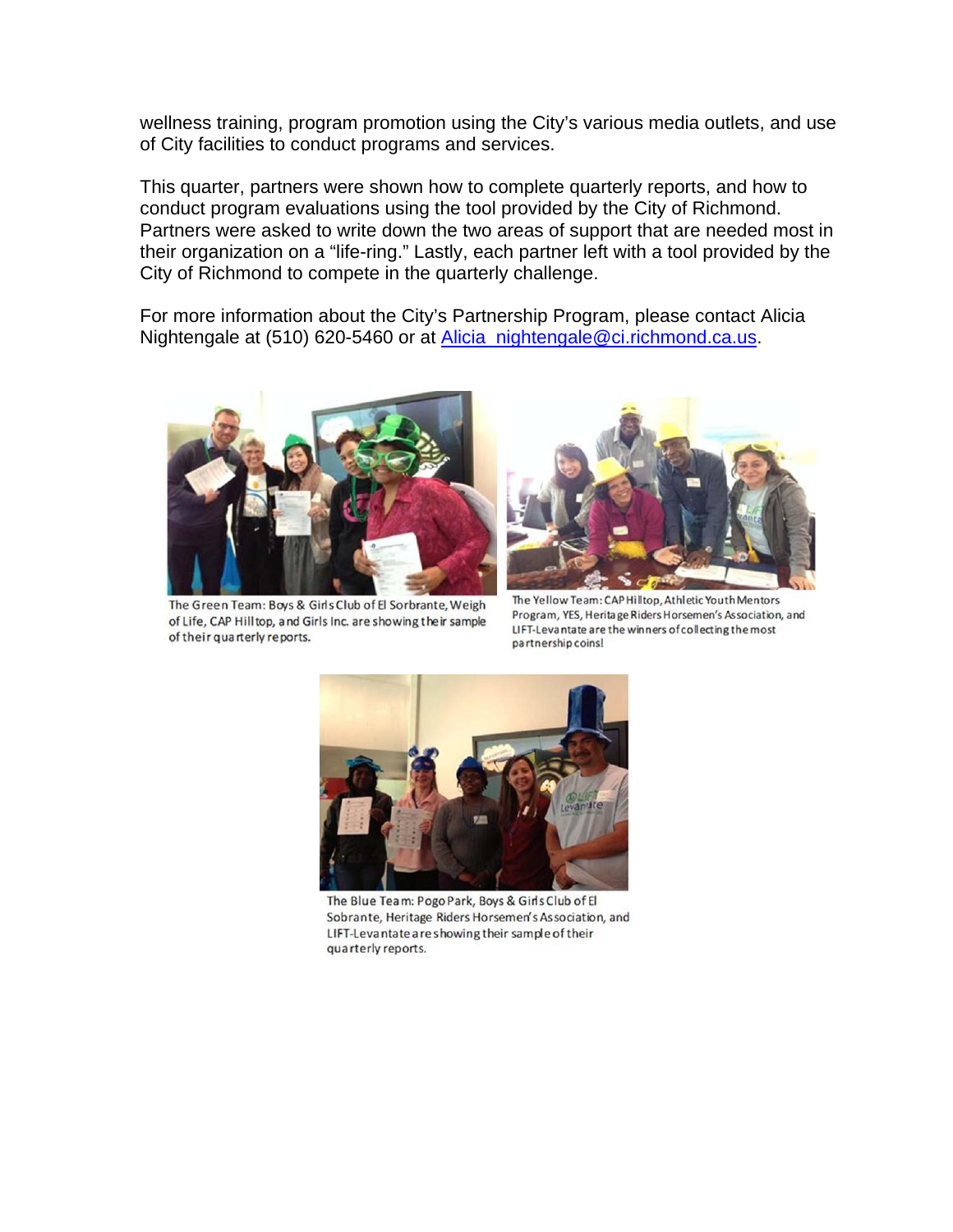

The "reoccurring theme" that partners need further support is volunteers and transportation for participants.



Partners were given a laminated poster and challenged to take up to five photos using the poster while combining their staff and City of Richmond staff. The most creative photo wins!



their participants with the poster as possible. The part ner with the most photos wins!

## **11. City Manager Chronicles**

I have listed below some of the topics for meetings that I have recently attended in the hope that it provides an idea of the varied issues with which our organization deals routinely.

Activities and meeting topics during the past week have included:

- Met, together with the Mayor, with a representative from BNSF Railroad to discuss issues of rail safety, and, especially, transport and transloading of crude oil, in Richmond;
- Discussed with Finance Department staff issues related to the one-half cent sales tax to be considered for placement on the November ballot by the City Council;
- Attended the regular meeting of City and Richmond Bay Campus staff to review the project status and discuss upcoming public meetings;
- Met with representatives of UC Berkeley's Center for Cities and Schools to discuss the Y-Plan program;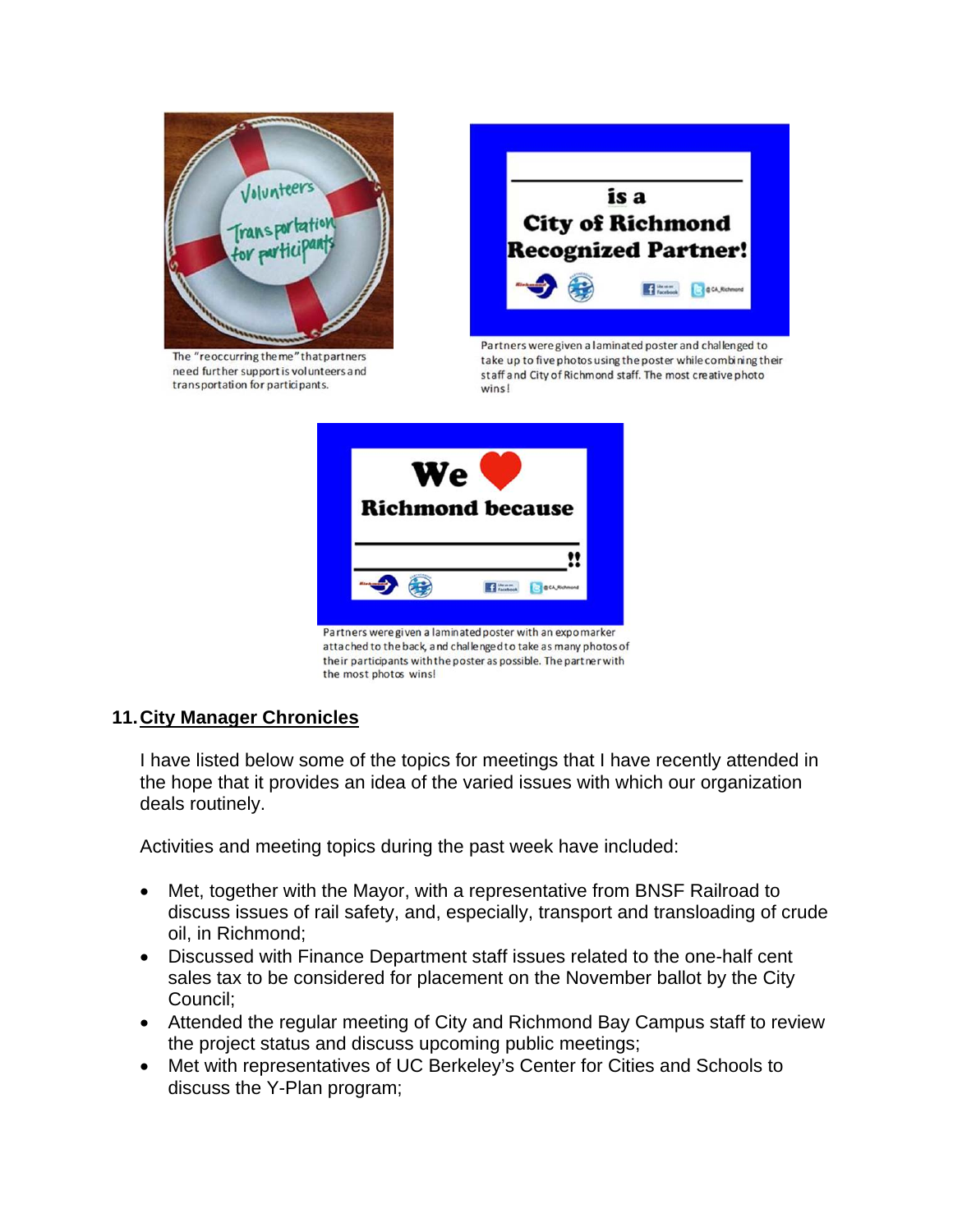- Met with city managers from Hercules, Pinole, and San Pablo to discuss solid waste franchise agreements and the RecycleMore JPA;
- Met with staff and outside consultants to discuss next steps in the Councilauthorized program to acquire blighted properties for rehabilitation;
- Discussed with staff strategies for expediting the development process for Terminal 1, while ensuring quality CEQA documentation and public input;
- Met with staff to outline a process and schedule for positioning of properties currently held by the Successor Agency to the Richmond Redevelopment Agency;
- Completed a walk-through of the Hacienda development;
- Met with staff of the Finance Department and Housing and Community Development division to review the status of HUD compliance issues;
- Attended the Mayors Conference well-hosted by the City of Richmond; and
- Discussed property assessed value issues with School Superintendent Dr. Bruce Harter.

These meetings were in addition to attending the regular management staff meeting, agenda planning, reviewing staff reports to the City Council, doing department head "check-ins," having discussions on various personnel matters, and having short discussions with staff, community members, members of the press, etc.

Please feel free to contact me if you have any questions about the substance of these or any other topics.

# **12. Youth Service Champions Attend "We Day" Event**

On Wednesday, March 26<sup>th</sup>, 85 youth service champions from Richmond ESC's youth service initiative and the Richmond community joined over 16,000 youth at Oakland's Oracle Arena for northern California's inaugural We Day Event that celebrates youth who are leading social change in their communities and abroad. The free event was open to youth who earned their way to the event by taking action on one local and one global issue. Throughout the day, youth were inspired by celebrities and top corporate executives to continue to take action yearround.

Under the leadership of Richmond's impact volunteering program, and in partnership with the West Contra Costa Unified School District and Free the Children, the youthled initiatives include:

- Trick or treat for canned goods and homeless care kit project Youth Leadership Committee
- Book drive West Contra Costa Unified School District's Youth Commission
- Community clean up Richmond High KIWIN's Club and Aqua Team
- Obesity prevention project and clothes drive San Pablo Youth Commission
- School garden and food drive Vista High School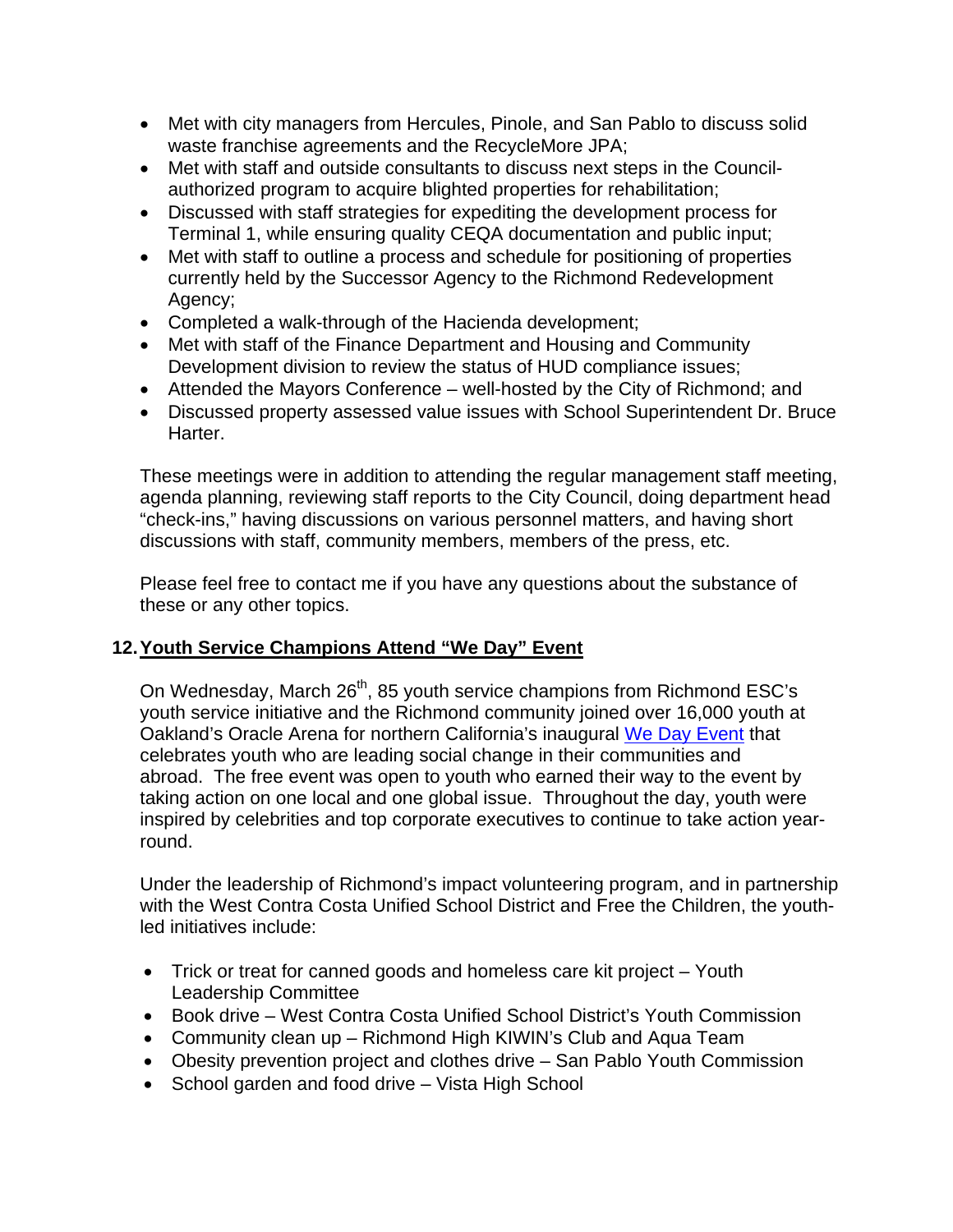At the We Day event, Richmond's own Tania Pulido was featured on stage during the event as a social change agent for her work with Urban Tilth and educating fellow youth about environmental justice and climate change.

To learn more about youth service opportunities and how to get involved, please contact Bertha Romo at (510) 620-5535.



## **13. Volunteer at the Richmond Youth Summit**

The City of Richmond will be hosting the Richmond Youth Summit on Saturday April 19<sup>th</sup>, from 10:00 AM to 3:00 PM. The event will feature speakers, performances and workshops on civic engagement. We are seeking 15 adult and youth volunteers to assist with set up, registration, lunch, and more. Visit http://richmondvolunteers.org/opportunities/2972 or call (510) 620-5535 for more information and to sign up.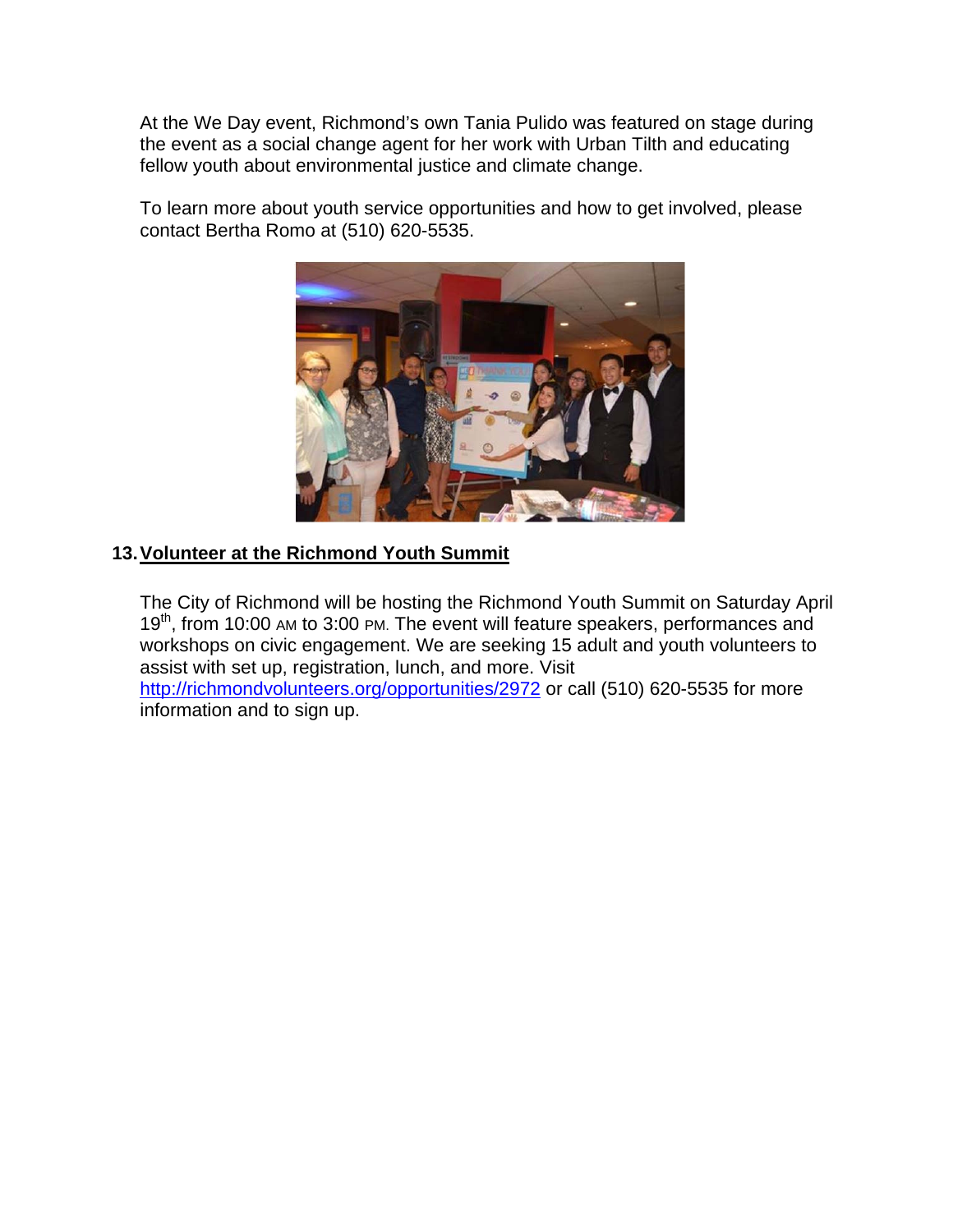

## **14. Code Enforcement Activities**

The Code Enforcement Unit executed an abatement warrant for the demolition of a severely dilapidated, burned out structure and detached shed located at 4117 Leke Way in Parchester Village. The property owner has been deceased for many years and the property was continuously inundated with squatters and police calls for service until it caught fire last year. The warrant was signed on March 20<sup>th</sup> and the structures were removed on March  $27<sup>th</sup>$ . It should be noted that the Code Enforcement Abatement Crew executed the successful removal of this structure. This is the first time they attempted this type of removal and they did an outstanding, professional and safe job.

This is the third in a series of demolitions scheduled to occur over the next several months. Our goal is to eliminate some of the City's most blighted properties in an attempt to help stabilize our neighborhoods. All costs associated with these demolitions will be recovered by placing special assessment liens on the properties.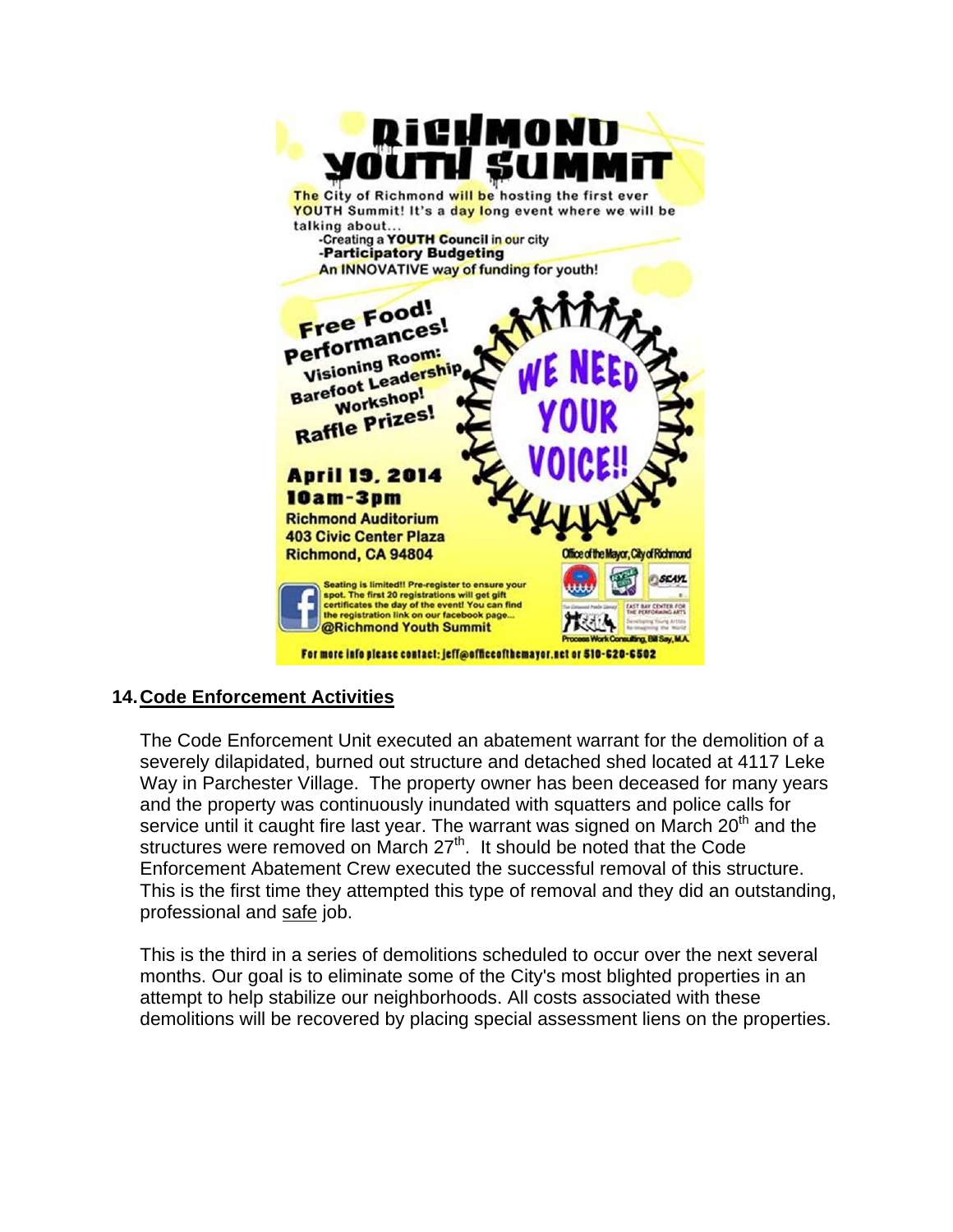



## **15. Draft Environmental Impact Report for the Bottoms Property Residential Project on Seacliff Drive**

The City of Richmond has prepared a Draft Environmental Impact Report for the Bottoms Property Residential Project on Seacliff Drive. The project proposes to construct 60 market‐rate condominiums on a vacate waterfront parcel. Pursuant to CEQA Guidelines Section 15105(a), a minimum forty-five-day (45) public review period is required which commenced on March 27<sup>th</sup>. All written comments on this document must be submitted to the City of Richmond Planning Department within this 45-day review period, or by Monday, May 12, 2014, by 5:00 PM**.** Please submit comments to:

Kieron Slaughter, Associate Planner City of Richmond Planning Division 450 Civic Center Plaza, 2<sup>nd</sup> Floor P.O. Box 4046 Richmond, CA 94804

A copy of the Draft EIR is available for review online. Copies are also available for review at the following locations: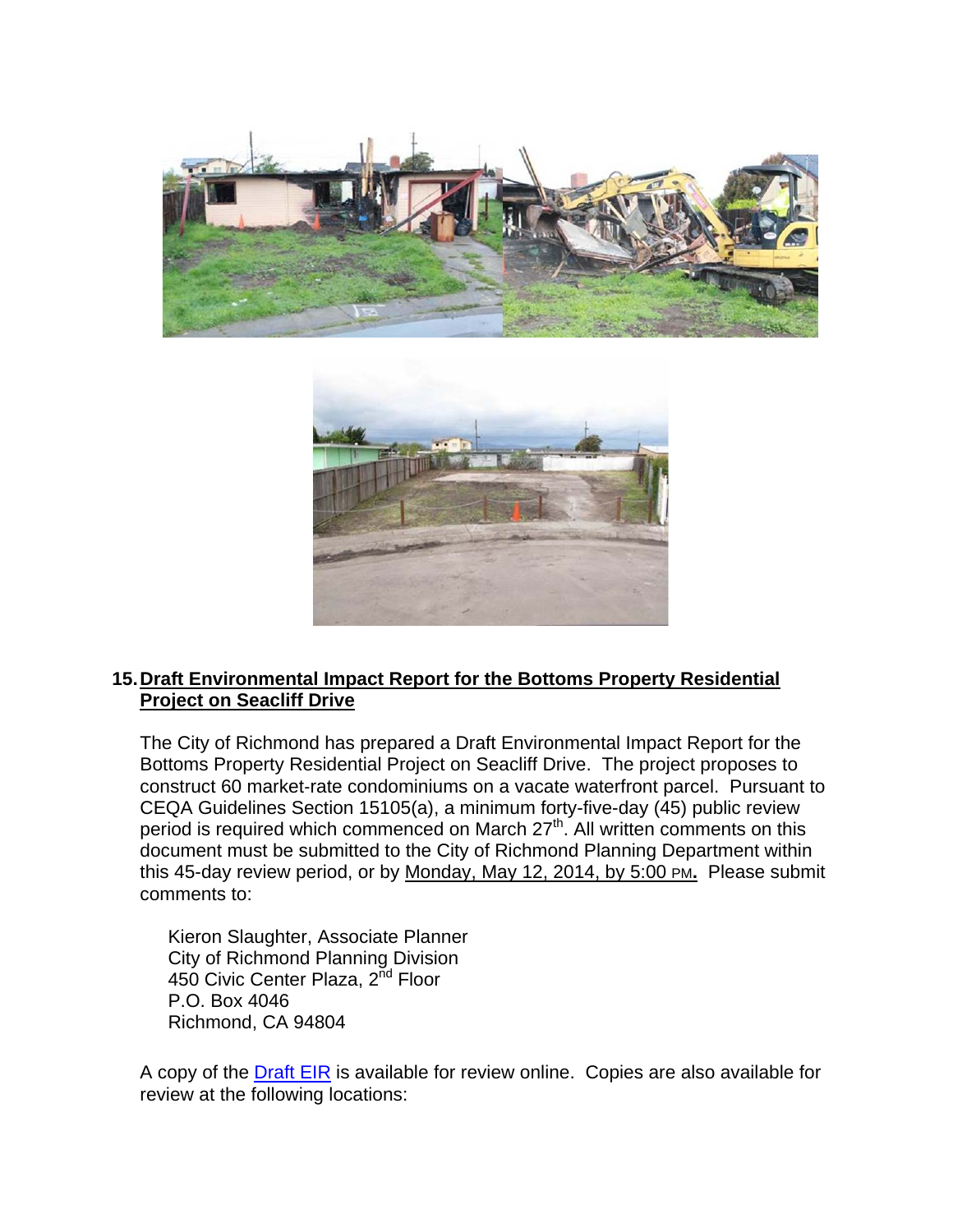- Richmond Public Library Main Branch, 325 Civic Center Plaza, Richmond, CA 94804
- City of Richmond Planning and Building Services Department, City Hall, 450 Civic Center Plaza, Richmond, CA, 94804

#### **16. Mentoring Opportunities Through PAL (Police Activities League)**

The Richmond Police Activities League (RPAL) provides excellent, broad-based programs for youth. This year, RPAL was selected to participate in a national research study, sponsored by the Office of Juvenile Justice and Delinquency Prevention (OJJDP), intended to learn how programs can improve the caliber of their mentoring services. RPAL is offering a great opportunity for volunteer mentors to participate in this federally-funded research program that seeks to bolster the successes of mentoring programs.



Nationally, over 53% of youth lack crucial positive adult presence in their lives. They need an adult ally in their corner -- someone with a little time to listen. Many of Richmond's young people, ages 11-15, are at risk for failing academically and developmentally. These youth are eager to learn and want to share their life's goals with someone who cares and who can guide them in the right direction. Whether it's struggling through difficult home life or an academic slump, they need someone they can rely on.

Mentors can bring a wide range of life experiences to these young people, and can be a great source of support and inspiration. A mentor shares with young people their interests, needs, dilemmas and expectations, and helps them achieve their goals. Volunteer mentors also receive consistent support and training from the mentoring program coordinators and other mentors.

RPAL is seeking adult mentors, ages 18+, to mentor youth between the ages of 11- 15, enrolled in the RPAL mentoring program. To apply, go online at http://beamentor.org/RPAL or call (510) 621-1290 to speak with Brenda McCuistion, Project Manager.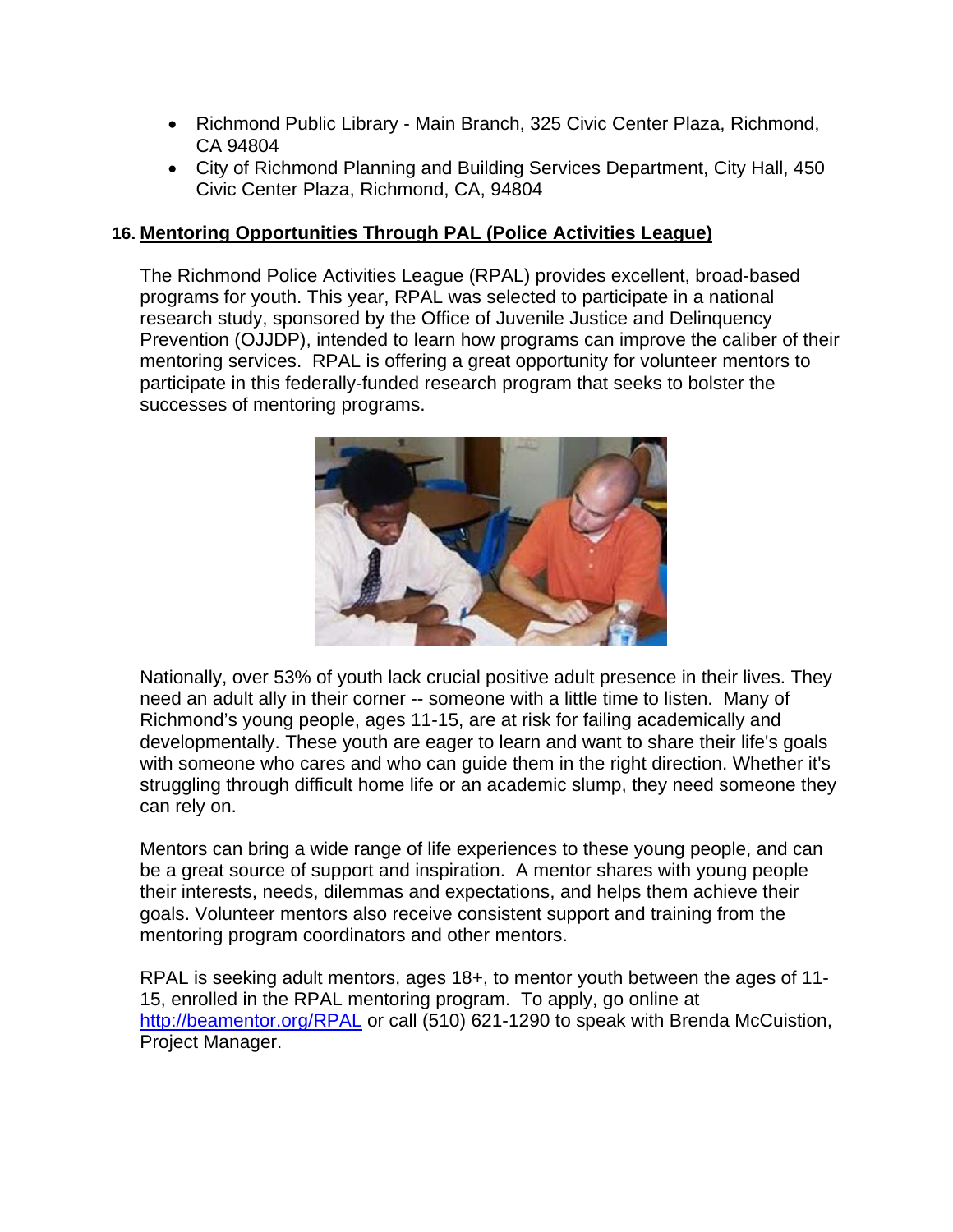#### **17. Veterans Resource Fair**

The Richmond Veterans Collaborative, in partnership with Richmond ESC – Excellence Serving our Community, is hosting a Veterans Resource Fair to help connect local veterans with service organizations that offer resources to veterans on **Friday, April 11, 2014, 9:00 AM to 3:00 PM**, in the Bermuda Room of the Richmond Auditorium, 403 Civic Center Plaza.

Some of the confirmed organizations that will be sharing information are:

American Legion Auxiliary Contra Costa County Veterans Services Disabled American Veterans (DAV) Disability California Rights Horizon Home Health Care Literacy for Every Adult Program (LEAP) Northern California College of Construction Shelter, Inc. RichmondWORKS R-Transit Veterans Benefits Administration Veterans of Foreign Wars Veterans Resource Program

This free event is open to all veterans and their families, and to any organization that offers assistance to veterans. Tables will be provided free of charge to each service organization. To register, please email Janice Featherstone at janice\_featherstone@ci.richmond.ca.us, or contact her at (510) 620-5503 by Wednesday, April  $9<sup>th</sup>$ .

## **18. Recreation Highlights**

#### Disabled People's Recreation Center

It is wonderful to have Maya's Music Therapy Fund at DPRC, which is a wonderful program that provides an extraordinary service to enhance the lives of people with disabilities by encouraging students to express themselves through music. Each year, DPRC, in collaboration with the Fund, hosts a festival to provide a platform for the artists to perform their musical talents and shine in front of a large audience.

Celebrating the 25<sup>th</sup> year of serving clients throughout the bay area at the Disabled People's Recreation Center is amazing. Recognizing this endeavor, a representative from Mayor McLaughlin's office presented Maya's Music Therapy Fund with a beautiful plaque highlighting the great work they provided. Not only did the clients perform well at the most recent festival held on Sunday, March 30<sup>th</sup>, but the food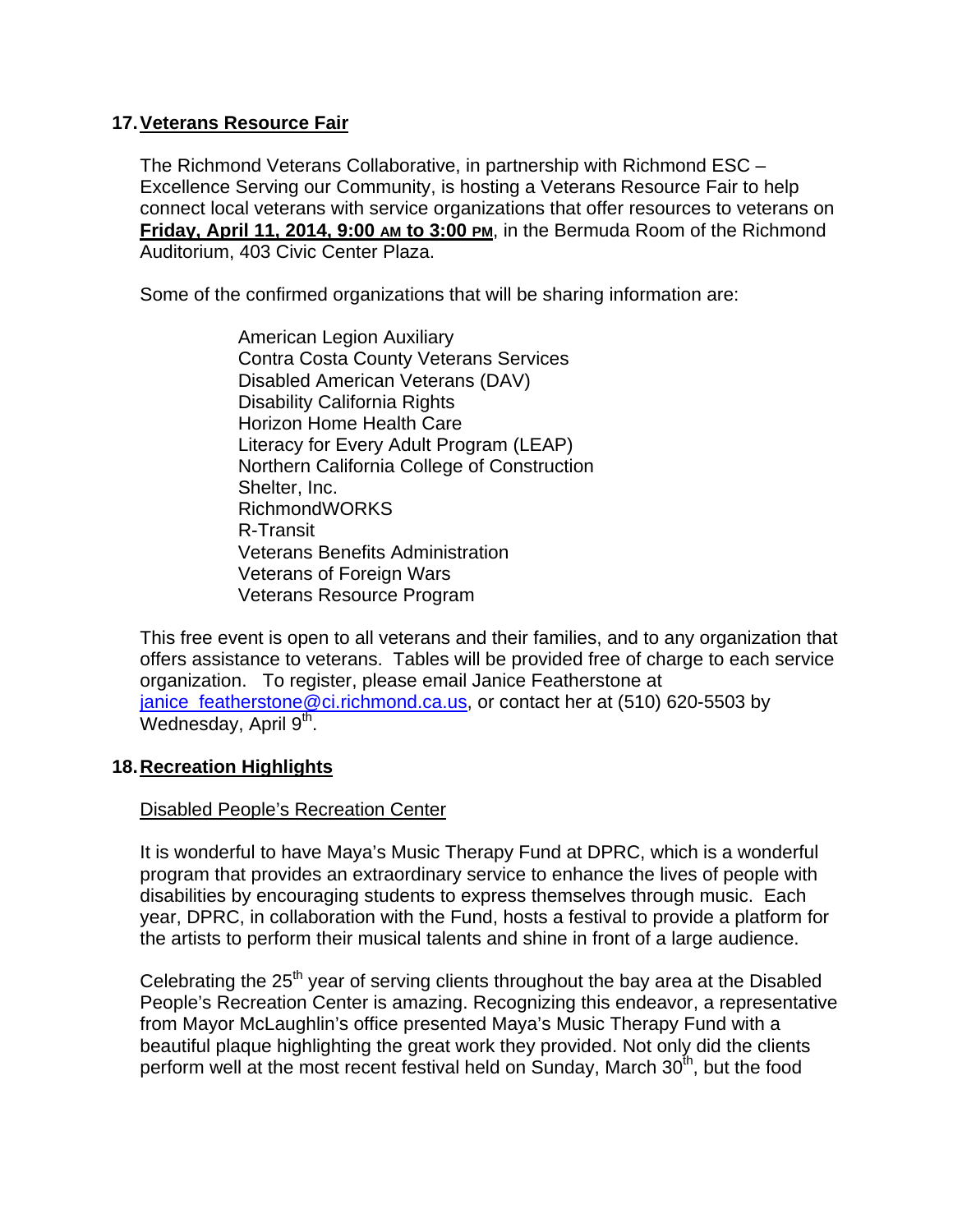was wonderful, decorations made by clients were exceptional, and the audience of over 250 people was extremely joyful.

#### Recreation Information Day

Please join the Recreation Department at the annual Recreation Information Day and City-wide Spring Egg Hunt at the Civic Center Plaza on Saturday, April 12<sup>th</sup>, from 10:00 AM to 1:00 PM. Rain or shine!



#### Summer Programs

Registration for summer programs is now open! Beginning April 1, 2014, participants can register:

- On-line at https://online.activenetwork.com/richmond
- By phone at (510) 620-6793
- By faxing a completed registration form to (510) 620-6583,
- By mailing a completed registration form to 3230 Macdonald Avenue, Richmond, CA 94804, or
- By visiting the registration office in the  $1<sup>st</sup>$  floor lobby at the Richmond Recreation Complex, 3230 Macdonald Avenue.

Check out the summer/fall 2014 Activity Guide on-line at www.ci.richmond.ca.us/recreation.

## **19. Public Works Updates**

Facilities Maintenance: Electricians repaired lighting at the Nicholl Park tennis courts, removed hand dryers and swim suit spinners from the Swim Center, repaired lights in the engineering area of Civic Center Plaza, located and repaired shorts at the Richmond Transit Center, fixed storm damage to the traffic controller at Cutting and Carlson Boulevards, and verified wattage and voltage in the Hilltop area.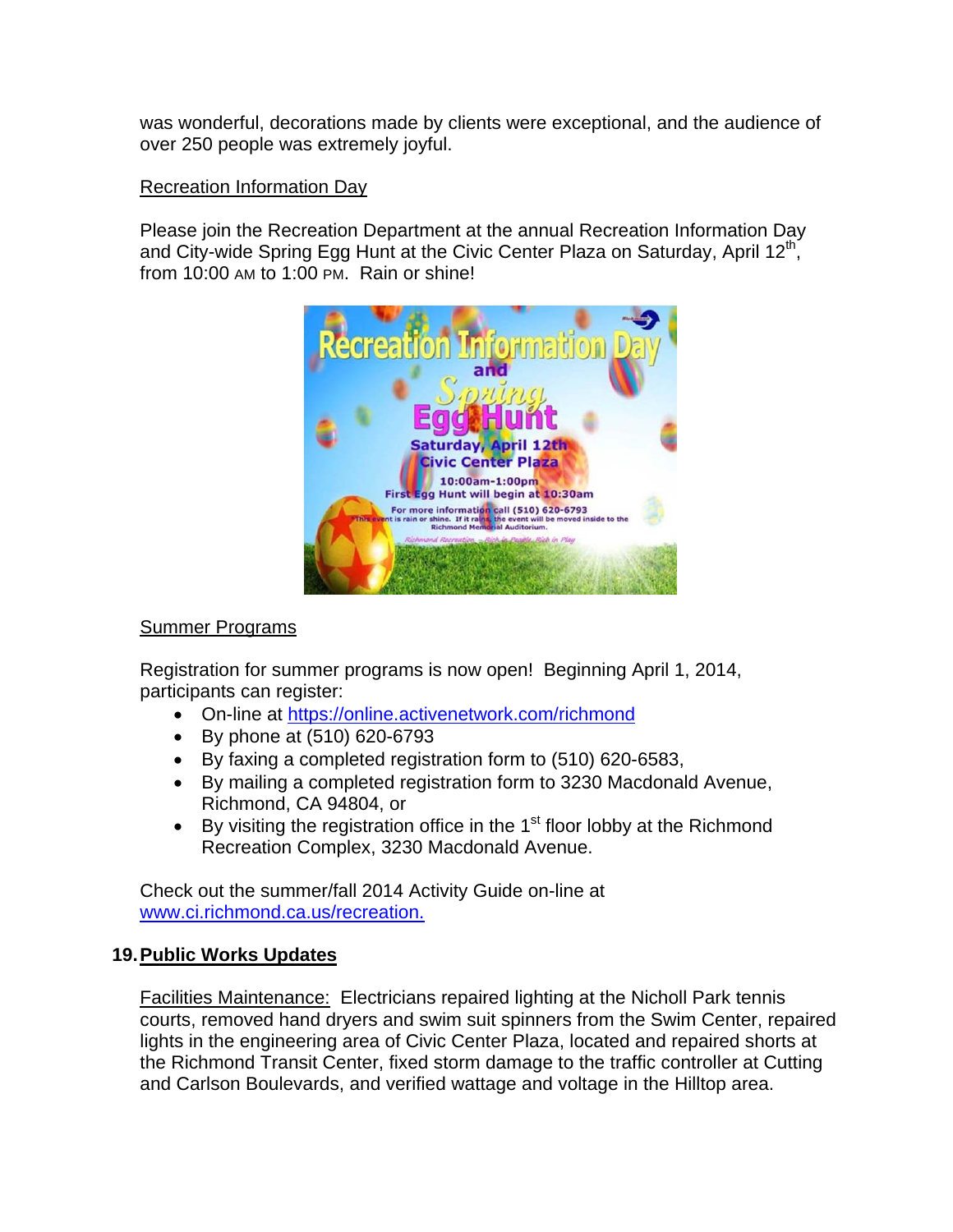

Repairing Lighting at the Nicholl Park Tennis Courts



Restoring Lighting at Richmond Transit Center

Parks and Landscaping Division: Crews aerated and fertilized the lawn of the Civic Center, trimmed shrubbery at Hilltop Green Park, performed median clean up and mulching in the Richmond Marina, started park preparation for tree planting at Southside Park, and performed storm patrol and emergency response to fallen trees and branches.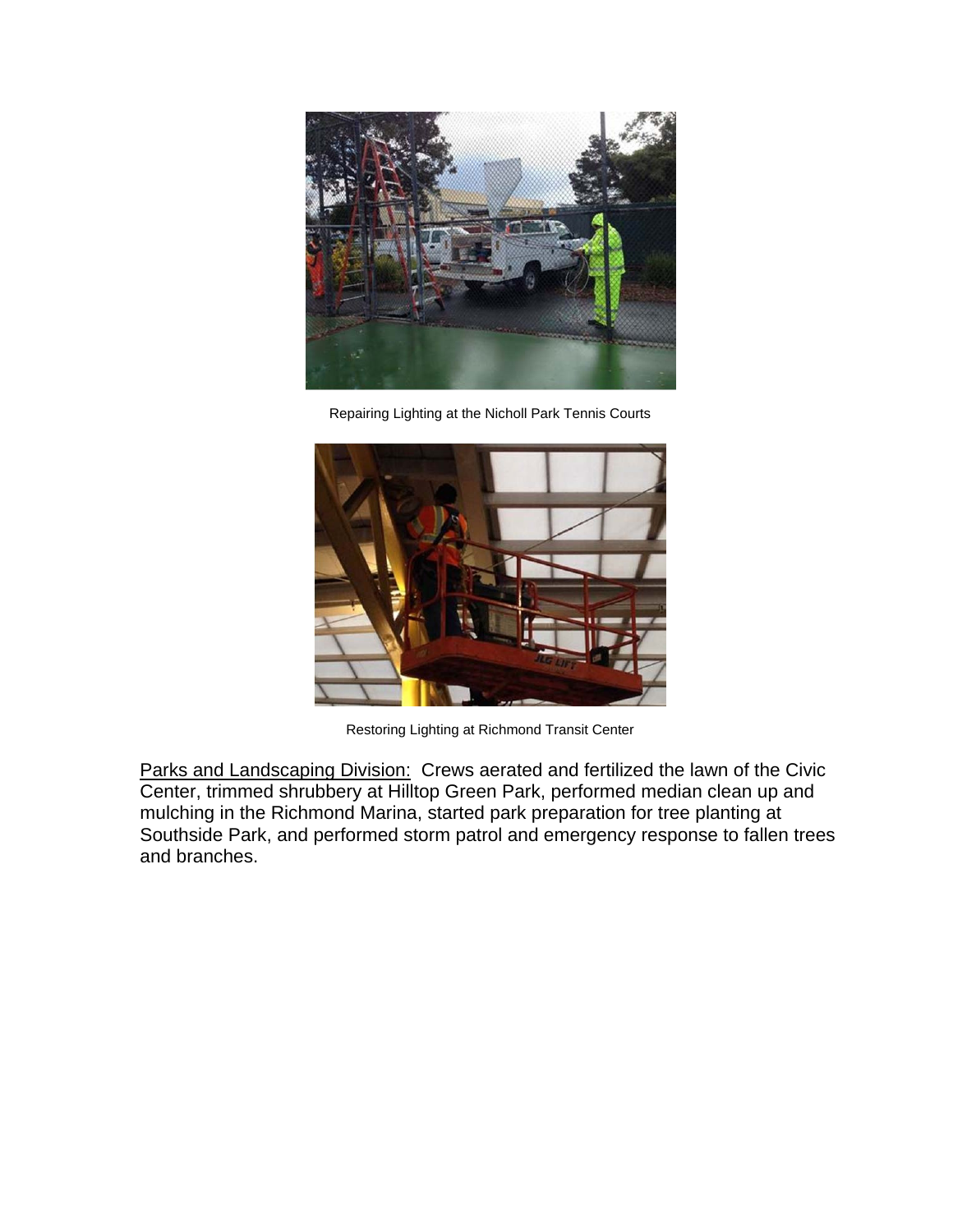

Southside Park Tree Planting Preparation

Tree crews cut, trimmed or removed trees on 17<sup>th</sup> Street and Potrero Avenue, Tehama Avenue, Rheem Avenue, Yuba Street, and around Booker T. Anderson Park.



Tree Removal on Rheem Avenue

Streets Division: Staff worked from the outstanding pothole list and conducted storm patrol to help prevent flooding around drains.